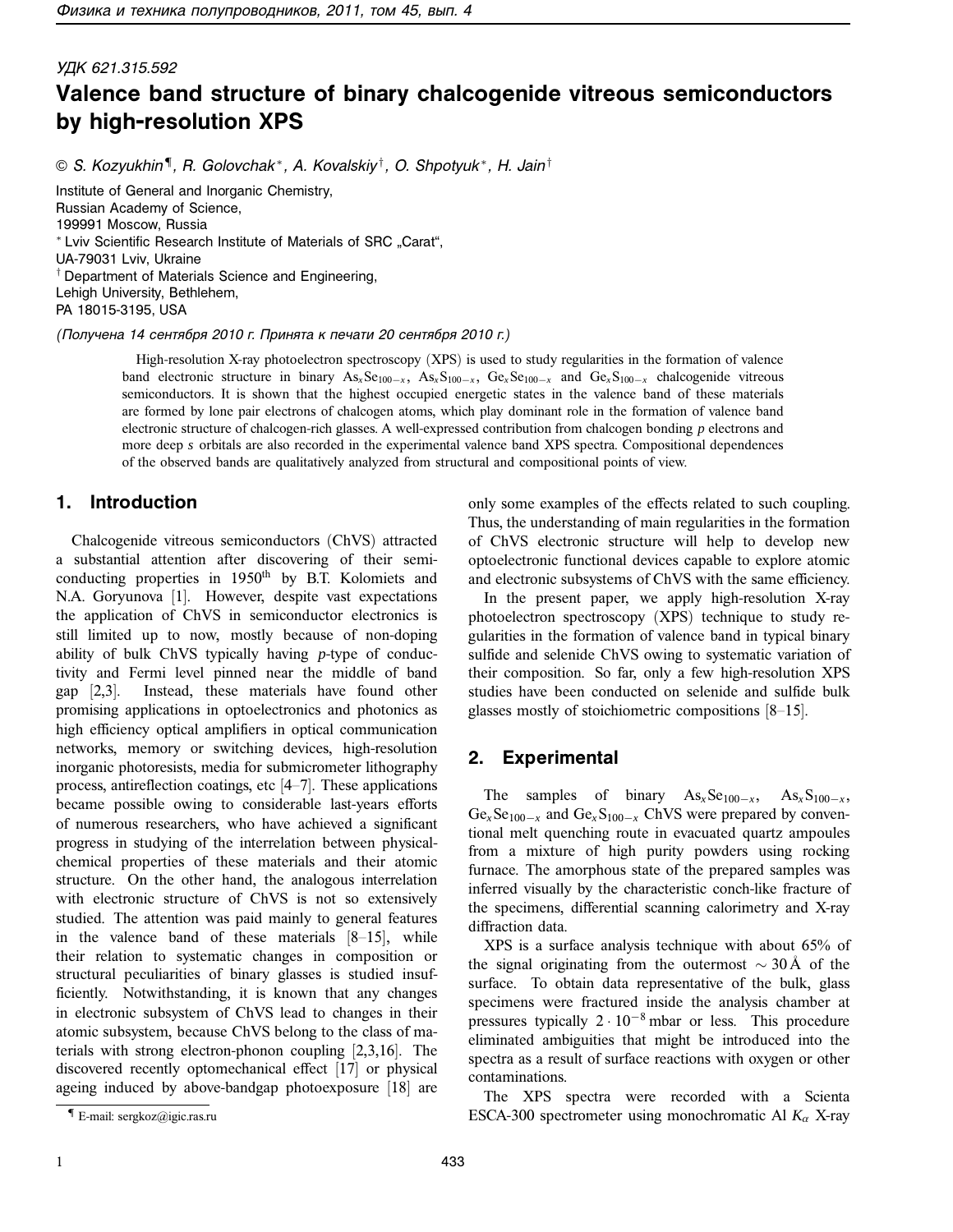(1486.6 eV). The analysis area was a spot  $\sim$  3–4 mm long and ∼ 250 *µ*m wide. Data acquisition was restricted electronically to a region smaller than the X-ray illuminated area. For all measurements the angle between the surface and the detector was 90°. The instrument was operated in a mode that yielded a Fermi-level width of 0.4 eV for Ag metal and at a full width a half maximum of 0.54 eV for Ag 3*d*5*/*<sup>2</sup> core level peak. Energy scale was calibrated using the Fermi level of clean Ag.

The XPS data consisted of survey scans over the entire binding energy (BE) range (to control the purity of the samples) and scans over the valence bands of the investigated ChVS. The valence band spectra were recorded by sweeping the retarding field and using the constant pass energy of 300 eV. The reproducibility of the measurements was checked on different regions of fractured surfaces as well as on different samples. The surface charging from photoelectron emission was neutralized using a low energy (*<* 10 eV) electron flood gun. Though effective in minimizing distortions that might arise from differential surface charging on the fracture surfaces, the use of the flood gun resulted in the surfaces attaining a uniform, though net negative potential with respect to earth. The magnitude of this potential depended upon the geometry and conductivity of the surface. The experimental positions of the valence band spectra for all the investigated samples were adjusted by referencing to the  $4f_{7/2}$  core level peak of pure Au at 84.0 eV as described elsewhere [8].

Data analysis was conducted with standard CASA-XPS software package. Intensities of the XPS signals recorded for different samples were normalized to the high-energy background level for comparison.

### **3. Results and discussion**

The survey XPS spectra of fractured surfaces have shown only peaks associated with the core levels of constituting elements (As or Ge, S or Se) as well as related Auger lines, which have been identified using the reference spectra in the PHI handbook [19]. No elements other than the glass components were observed in the spectra. In particular, there was no evidence for oxygen in large concentration on any of the surfaces.

Valence band spectra obtained for As-based ChVS are shown in Figs 1 and 2 for selenide and sulfide glasses, respectively. Increase in As concentration (*x*) within the  $As_x Se_{100-x}$  or  $As_x S_{100-x}$  system leads to a number of charactreistic modifications in these spectra. First of all the valley at ∼ 3 eV desappears due to the broadening of Se 4*p* or S 3*p* bonding states peak as the number of Se–As or S–As bonds increases (As 4*p* bonding states give a peak at this value of binding energy) [8,9]. An accompanying decrease in the band intensity at ∼ 5 eV is explained by a decrease in the Se 4*p* or S 3*p* bonding states associated with Se–Se of S–S covalent bonds [8,10,11]. Smooth changes in the intensity of XPS signal from  $lp$  electrons ( $\sim$  2 eV)



**Fig. 1.** Compositional behavior of XPS valence band spectra for As*x*Se100−*<sup>x</sup>* glasses.



**Fig. 2.** Compositional behavior of XPS valence band spectra for As*x*S100−*<sup>x</sup>* glasses.

of Se of S (Figs 1, 2) correlate well with the expected compositional behavior: higher the chalcogen content, the stronger is the signal from lone pair  $lp$  electrons because every chalcogen atom contributes by its own *lp* electrons. It should be noted also, that full width at half maximum of whole broad feature at 0−6 eV decreases with increasing As content in the samples of As<sub>*x*</sub>Se<sub>100−*x*</sub> system, while analogous decrease (if any) for  $\text{As}_x\text{S}_{100-x}$  ChVS is remarkably less. Additionally, in the case of As<sub>*x*</sub>Se<sub>100−*x*</sub> ChVS (Fig. 1), the broad band at 9−16 eV can be decomposed into 4 different regions (centered at 9, 11, 14 and 16 eV), while this tendency is less expressed for As<sub>*x*</sub>S<sub>100−*x*</sub> glasses (Fig. 2). Above features originate from interaction of As 4*s*, Se 4*s* or S 3*s* electrons with As  $4p^{\sigma}$  and chalcogen (Se  $4p^{\sigma}$ or S  $3p^{\sigma}$ ) bonding electrons [20].

The compositional behavior of valence band XPS spectra for Ge-based ChVS is shown in Figs 3 and 4 for the investigated selenide and sulfide glasses, respectively. It correlates well with experimental and theoretical data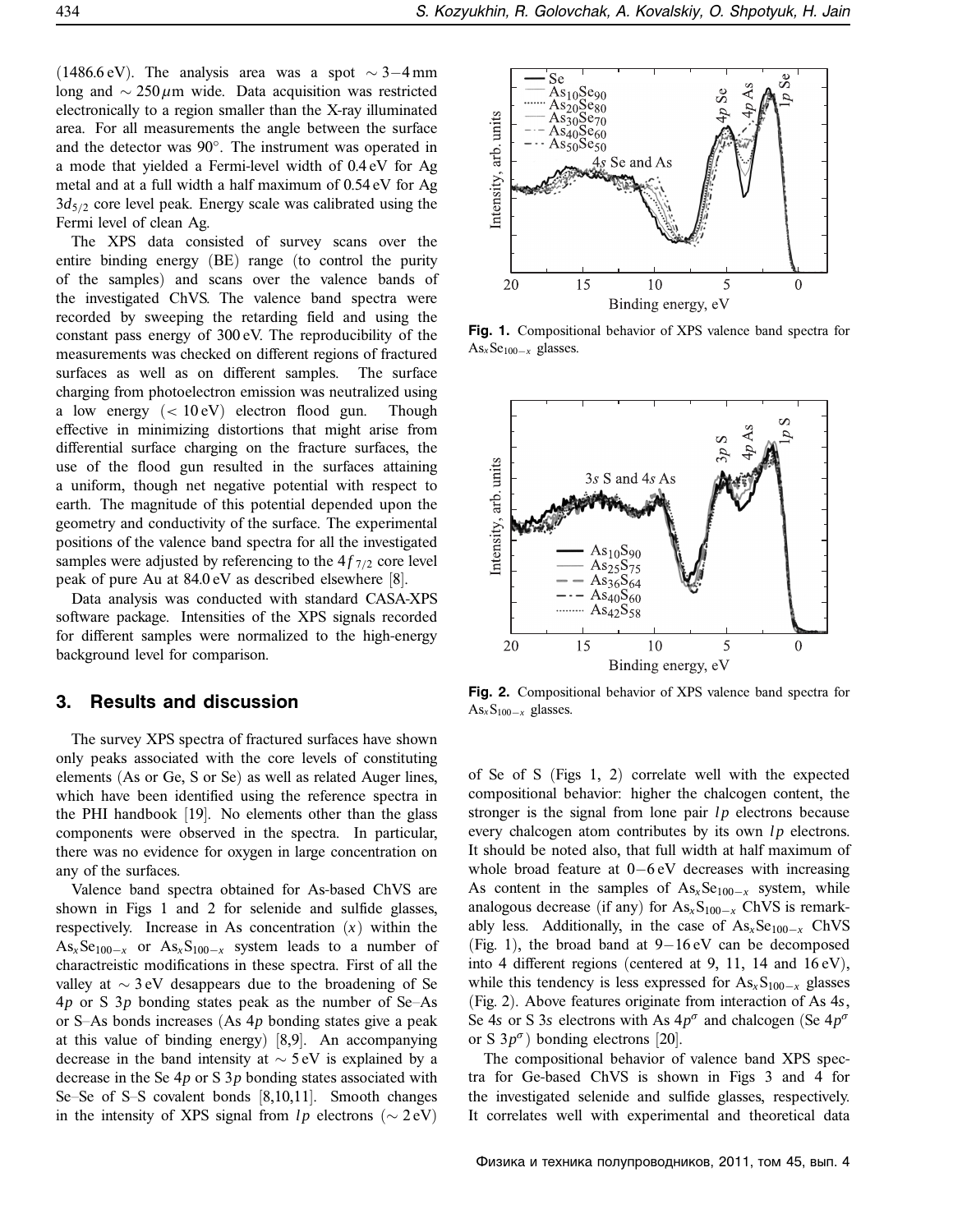

**Fig. 3.** Compositional behavior of XPS valence band spectra for Ge*<sup>x</sup>* Se100−*<sup>x</sup>* glasses.



**Fig. 4.** Compositional behavior of XPS valence band spectra for Ge*<sup>x</sup>* S100−*<sup>x</sup>* glasses.

obtained for stoichiometric  $Ges_{2}$  and  $Ges_{2}$  glasses [14,15]. The well-defined contributions from lone pair (*l p*) electrons at about 2 eV, bonding states at about 5 eV and *s* electrons at 9−16 eV of chalcogen atoms are prominently visible in Figs 3 and 4 for chalcogen-rich  $Ge_x Se_{100-x}$  and  $Ge_x S_{100-x}$ ChVS samples. Increase in Ge concentration  $(x)$  within the binary  $Ge_x Se_{100-x}$  and  $Ge_xS_{100-x}$  systems leads to at drop in the intensity of XPS signal from chalcogen *lp* electrons. The valley at  $\sim$  3 eV begins to fill and a densityof-states maximum develops due the the broadening of Se 4*p* or S 3*p* bonding states peak by the increased number of Se–Ge or S–Ge bonds [12–15]. An accompanying decrease in the band intensity at  $\sim$  5 eV is explained by a decrease in the density-of-states associated with chalcogenchalcogen covalent bonds. Like in the case of As-based ChVS, full width at half maximum of the broad feature at 0−6 eV decreases with increasing of Ge content for selenide samples, while analogous decrease for  $Ge<sub>x</sub>S<sub>100−*x*</sub>$ ChVS is margin.

Comparison of the compositional dependence of XPS valence band spectra obtained for  $\text{As}_x\text{Se}_{100-x}$  and  $\text{Ge}_x\text{Se}_{100-x}$ ChVS (Figs 1, 3) leads to a conclusion that in Se-rich ChVS 4*s* states of Se contribute to the regions in valence band XPS spectra at  $\sim$  11 and  $\sim$  16 eV. In the case of sulfide glasses of  $As_xS_{100-x}$  and  $Ge_xS_{100-x}$  families (Figs 2, 4), the contribution from S 3*s* states also can be seen around ∼ 11 and ∼ 16 eV, but these features are not so evident as in the case of selenide ChVS. With increasing *x*, the above two singularities originating from *s* states of chalcogen atoms, presumably, converge into a broad band near  $\sim$  14 eV for both selenide and sulfide ChVS. Owing to the compositional dependences of XPS valence band spectra for the investigated materials (Figs 1–4), the dominant input from As 4*s* states is observed around ∼ 9 eV and from Ge 4*s* states around ∼ 8 eV, which is in good agreement with theoretically predicted values [14,20].

Recently, it is shown that structure of chalcogenrich arsenic-based ChVS obeys a so-called chain-crossing model [8,21]. This model can adequately describe the structure of  $As_x Se_{100-x}$  ChVS up to stoichiometric composition As<sub>40</sub>Se<sub>60</sub> [8], while it is less relevant for As<sub>*x*</sub>S<sub>100−*x*</sub> glasses [21]. For the latter ChVS even partitioning of covalent network is expected at  $x < 25$ , associated with detachment of  $S_8$  rings from the main glass backbone [16,22]. According to chain crossing model, the glass structure is built of As-based pyramids, which are homogeneously distributed in the glass-forming network and linked together by Se chains of approximately the same length. The average number of Se atoms within one chain between two As atoms depends only on ChVS composition (higher the chalcogen content, the longer would be the chalcogen-based chains). Therefore, with increase  $x$  the length of chalcogen chains, which interconnect pyramids, decreases being also the reason for the observed modifications in XPS valence band spectra of As-based ChVS.

In the case of Ge-based ChVS, the chain-crossing model describes atomic structure of chalcogen-rich glasses (within ∼ 5−10% accuracy) only when *x <* 12. The outrigger raft scheme is more appropriate for network development in these materials [23]. It relies on the formation of structural fragments proper to high-temperature modifications of crystalline  $GeSe<sub>2</sub>$  or  $GeSe<sub>2</sub>$  [23,24]. These fragments consist of two edge-shared tetrahedra connected with four cornershared tetrahedra [24]. It was shown for selenide ChVS, that most of Ge atoms participated in the formation of structural units proper to high-temperature crystalline form of GeSe<sub>2</sub> in all compositions starting from  $x = 20$  onward. So, the observed features in XPS valence band spectra of Ge-based ChVS reflect not only the shortening of chalcogen chains caused by decrease in chalcogen concentration, but also electronic signature of outrigger raft clustering in compositions with higher *x*.